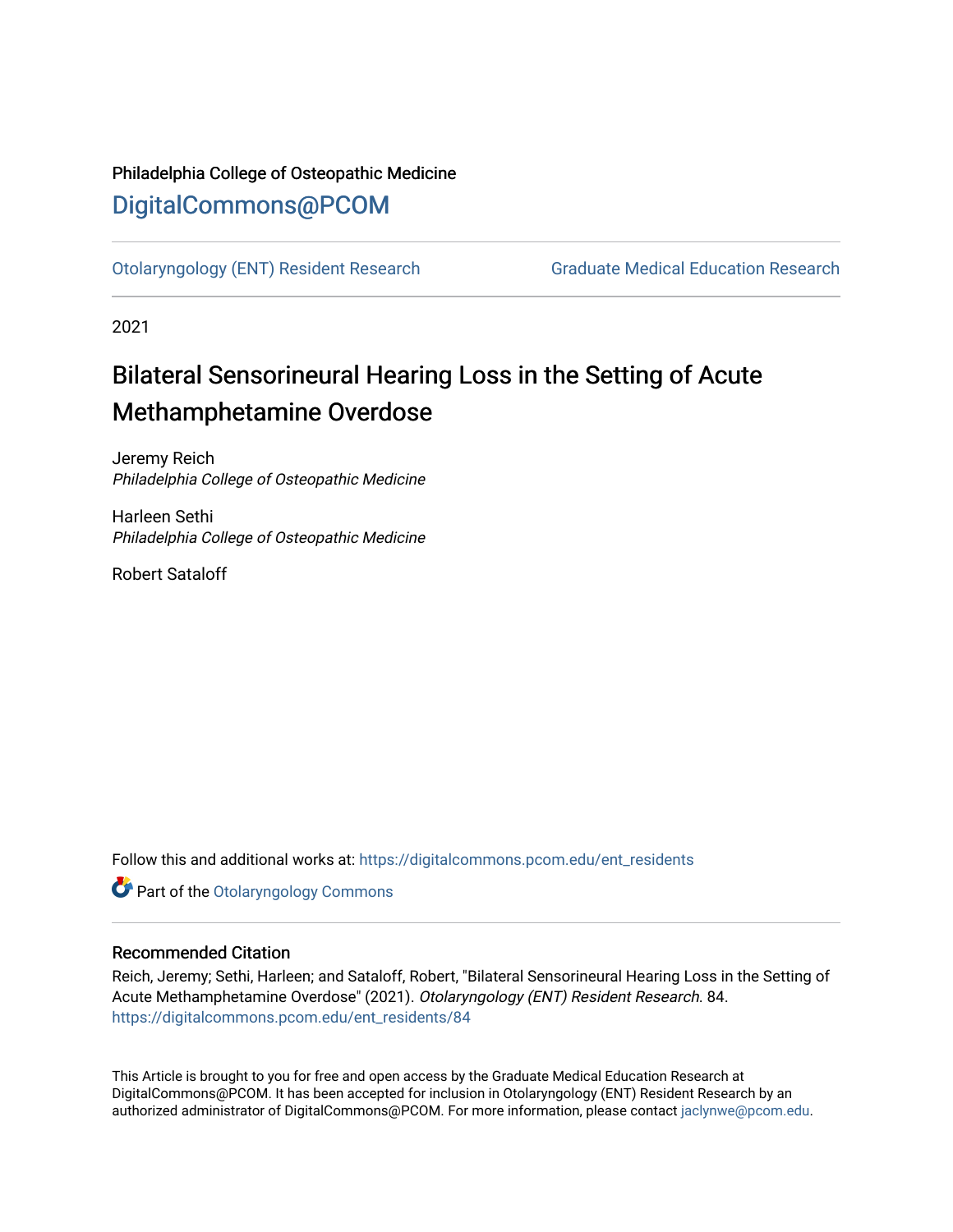# Bilateral Sensorineural Hearing Loss in the Setting of Acute Methamphetamine **Overdose**

Ear, Nose & Throat Journal 2021, Vol. 0(0) 1–3 © The Author(s) 2021 Article reuse guidelines: agepub.com/journals-permissions DOI: [10.1177/01455613211069353](https://doi.org/10.1177/01455613211069353) [journals.sagepub.com/home/ear](https://journals.sagepub.com/home/ear) **SSAGE** 

## Jeremy S. Reich, MPH<sup>1</sup><sup>®</sup>, Harleen K. Sethi, DO<sup>1,2</sup><sup>®</sup>, and Robert T. Sataloff, MD, DMA<sup>3</sup><sup>®</sup>

#### Abstract

Substance abuse is a rare but known cause of sensorineural hearing loss (SNHL). We report a case of acute SNHL in a 28-yearold man following an overdose of methamphetamine and incidental ingestion of fentanyl. On initial encounter, he had moderateto-severe hearing loss in the right ear and severe-to-profound hearing loss in the left ear in addition to acute kidney injury, liver failure, and lactic acidosis. The patient was treated with a two-week course of high-dose steroids and expressed a subjective improvement in hearing. This case highlights the importance of auditory testing following a drug overdose and is one of the only documented cases of hearing loss following methamphetamine use in recent years. There is a paucity of literature regarding the mechanism causing acute SNHL secondary to methamphetamines. Proposed etiologies include neurotransmitter depletion or reduced cochlear blood flow as possible causes of ototoxicity.

#### Keywords

sensorineural hearing loss, methamphetamines, overdose, drug overdose, bilateral hearing loss

## Introduction

Methamphetamine is a sympathomimetic amine with psychostimulant properties. It is one of the most used illicit drugs with an estimated 4.7 million Americans reported to have knowingly tried it at least once.<sup>[1](#page-3-0)</sup> Methamphetamine enters well-perfused organs rapidly, including the brain, liver and kidney increasing release and blocking reuptake of monoamine neurotransmitters such as dopamine, norepinephrine and serotonin. Health consequences may occur including myocardial infarction, malignant hypertension, hemorrhagic stroke, and psychosis. $2-4$  $2-4$  $2-4$  Fentanyl, a synthetic opioid, has been increasingly laced in stimulants such as methamphetamine and others which drastically increases the risk of overdose.<sup>5</sup> While sensorineural hearing loss (SNHL) has been reported as a sequela of illicit drug use, there is sparse literature describing its occurrence with amphetamine or fentanyl overdose. We present a patient with SNHL and concomitant myocardial injury, acute kidney injury with rhabdomyolysis, and liver failure following an overdose of methamphetamine and fentanyl.

## Case Report

The patient was a 28-year-old male who presented to the ED after being found unconscious by his mother in his car. A glass pipe and unmarked canister were in the car. Subsequent urine toxicology was positive for methamphetamines and fentanyl and the patient endorses a history of methamphetamine and cocaine use, but denies knowledge of

<sup>1</sup> Philadelphia College of Osteopathic Medicine, Philadelphia, PA, USA  $^2$ Department of Otolaryngology-Head and Neck Surgery, Philadelphia College of Osteopathic Medicine, Philadelphia, PA, USA

 $^3$ Department of Otolaryngology-Head and Neck Surgery, Drexel University College of Medicine, Philadelphia, Pennsylvania, PA, USA

Received: November 10, 2021; revised: December 4, 2021; accepted: December 9, 2021

#### Corresponding Author:

Robert T. Sataloff, MD, DMA, FACS, Department of Otolaryngology-Head and Neck Surgery, Drexel University College of Medicine, 219 N. Broad Street, 10th Floor, Philadelphia, PA 19107, USA. Email: [rtsataloff@phillyent.com](mailto:rtsataloff@phillyent.com)



Creative Commons Non Commercial CC BY-NC: This article is distributed under the terms of the Creative Commons Attribution-NonCommercial 4.0 License ([https://creativecommons.org/licenses/by-nc/4.0/\)](https://creativecommons.org/licenses/by-nc/4.0/) which permits non-commercial use, reproduction and distribution of the work without further permission provided the original work is attributed as specified on the SAGE

and Open Access pages (<https://us.sagepub.com/en-us/nam/open-access-at-sage>).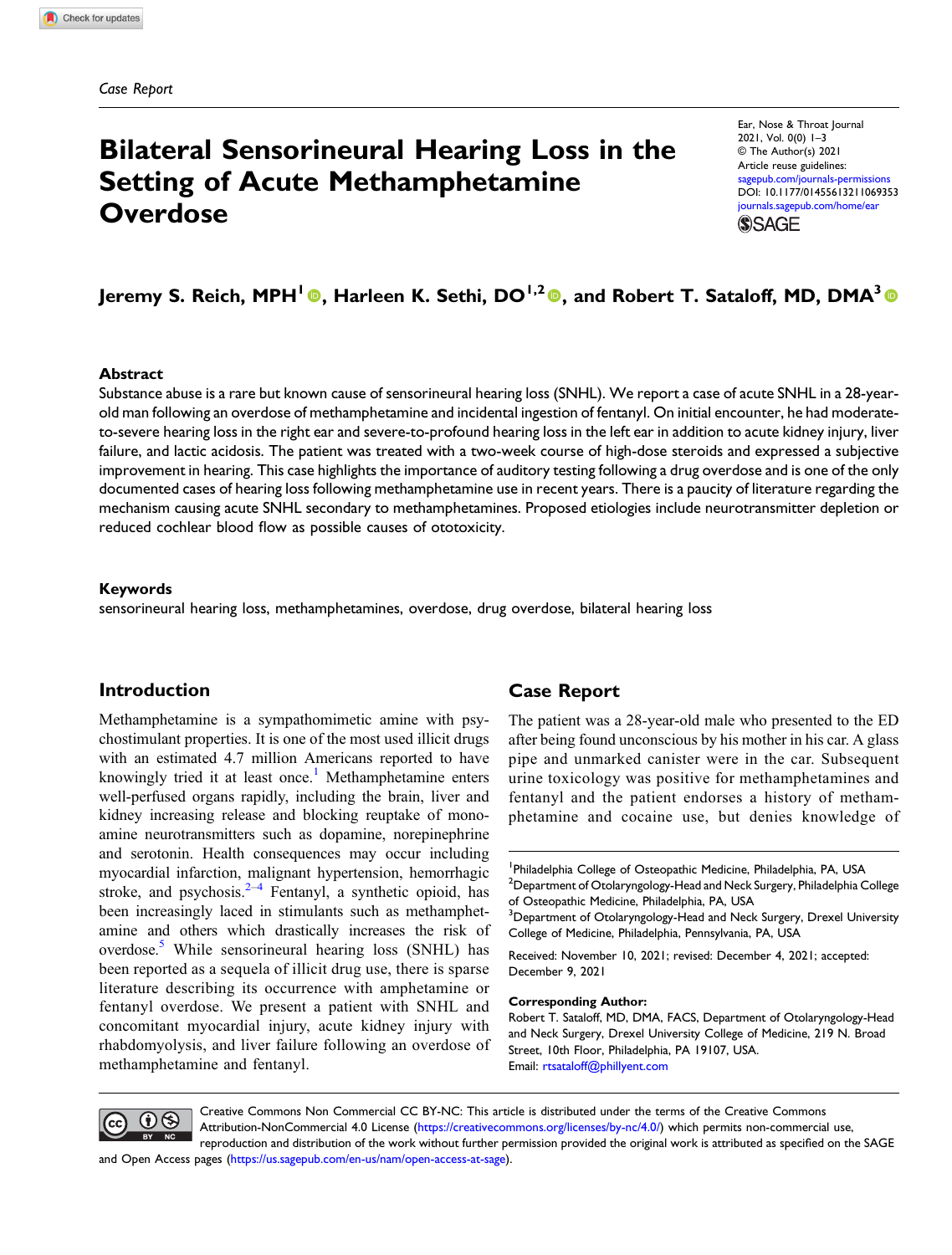fentanyl use. The patient was arousable but lethargic in the emergency department and immediately complained of hearing loss including all sounds except faint beeping from machines in the room. Communication was limited to writing. He admitted using substances in the past including methamphetamine and cocaine, but he denied memory of the overdosing event and details of the incident. He denied otalgia, otorrhea, tinnitus, vertigo, and any past otologic surgeries or hearing problems. On exam, bedside Weber and Rinne tests on bilateral ears with a 512-Hertz tuning fork were inconclusive as the patient expressed only feeling the vibration and could not hear the tone. Lab results revealed myocardial injury (troponin 5.67 ng/mL and ST depressions on EKG), acute kidney injury with rhabdomyolysis (creatinine 5.33 mg/dL, creatinine phosphokinase 14,683 U/L), liver failure (INR 2.2, total bilirubin 1.4 mg/dL,  $ALT/AST$  8,046/9,145 IU/L), and lactic acidosis (1.8 mmol/L). He began treatment for SNHL with Prednisone PO 60 mg for 14 days with a 6-day taper. Although hyperbaric oxygen treatment was recommended, the patient's insurance did not cover the procedure, and he declined. An audiogram taken three

days following the inciting event showed the right ear with moderate-to-severe hearing loss (56% speech discrimination) and the left ear with severe-to-profound hearing loss (48% speech discrimination). Results at ten days after prednisone was started showed relatively flat, bilateral, SNHL at 80 dB in the right ear and 65 dB in the left ear with unchanged discrimination<sup>1</sup> and a normal type A tympanogram ([Figure 1\)](#page-2-0).

## **Discussion**

Many pharmacologic agents, including antibiotics, heavy metals, and recreational drugs, have been identified as ototoxic. Although evidence exists that establishes the mechanism by which stimulants damage the ear, few data have been presented for amphetamine-induced SNHL. Iqbal reported seven inpatient heavy amphetamine users in Saudi Arabia who developed bilateral hearing loss.<sup>[6](#page-3-4)</sup> Hearing loss was recovered in every case within four to ten days following cessation of chronic use. The author hypothesizes damage to the neurons and depletion of neurotransmitters to be the mechanism of ototoxicity, but evidence establishing the mechanism of amphetamine-induced SNHL does not exist.



<span id="page-2-0"></span>Figure 1. Bilateral sensorineural hearing loss and normal tympanogram.